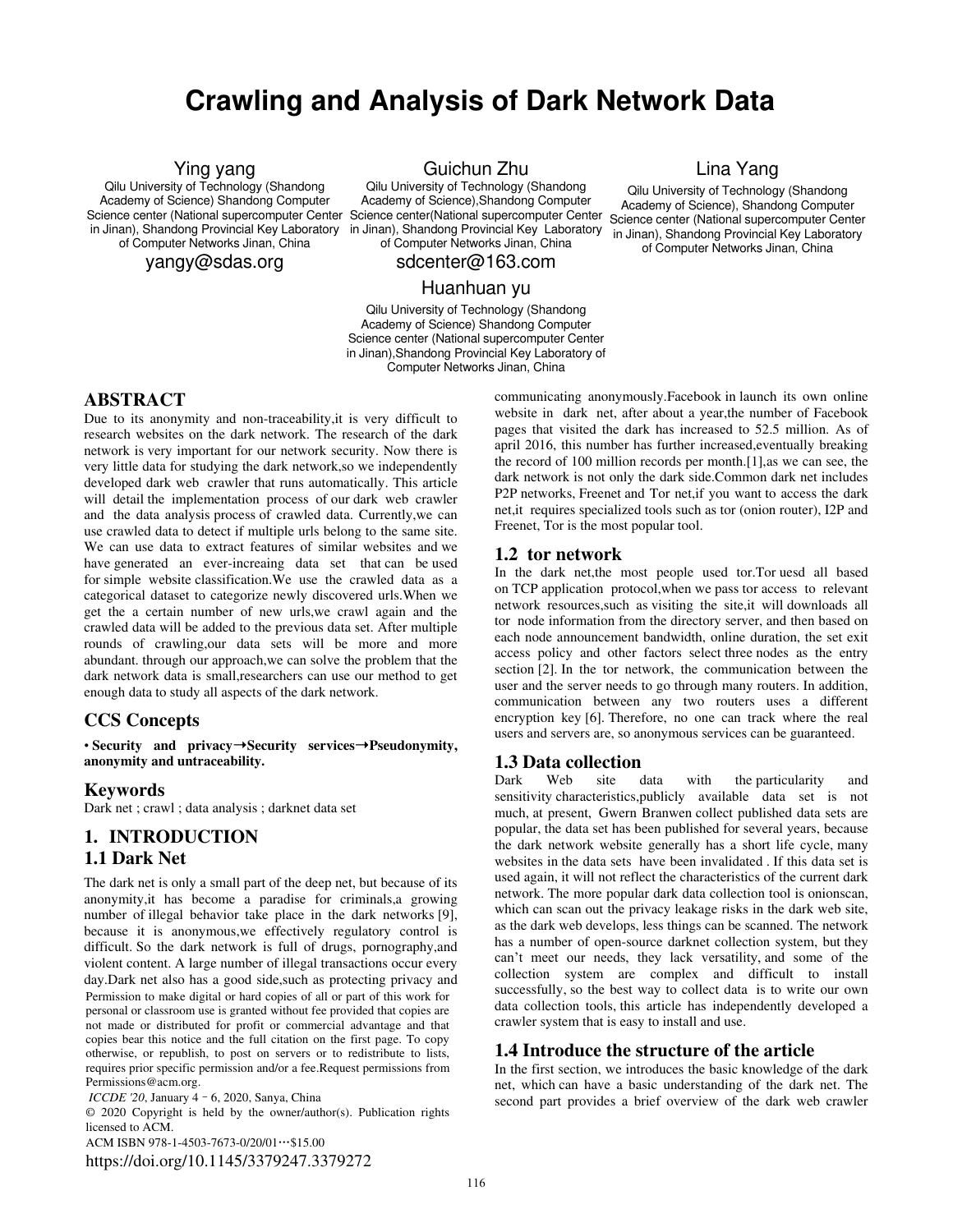system and the purpose of the analysis, which helps to understand the general function of our crawler system. The third part introduces the specific implementation steps of the crawler and the analysis of the data set. We'll explain the key steps in running a crawler system to help more people develop their own crawler systems. The fourth part introduces the usefulness of the dataset. we verify the effect of the dataset implementation classification and use the dataset to find sites with multiple urls.The five sections summarize our papers and give a brief introduction of our future work.

### **2. OVERVIEW OF THE CRAWLER**

### **2.1 The difficulty of crawler**

It is difficult to obtain the dark web address from the normal web, the dark web URL is not named regularly and different from the web address www.google.com that is simple and easy to remember. The dark web urls is a random combination of a series of letters and numbers. The dark URL is similar to hfdjsaj3jndsjcnjschffhvjdwwkn34n.onion, such a URL is impossible to remember by our brain, because of the special nature of the dark network and its short life cycle, it is difficult to obtain a dark web site, If you want to study a specific category of dark network, one URL is not enough, there must be enough urls ,to get a lot of web site also is difficult. There are a lot of posts on the Reddit website [3],dark web url also can be found on the dark web site. we found some dark web site urls in the normal web, but 70% website has been shut down, the figure1 is a normal network website that published out of the dark network website.

| Hidden Wiki   Tor .onion urls directories<br>Deep Web News Portal - Hidden Wild - Tor Wild - Onion Uris and Links                                                                                               | https://thehiddenwiki.org<br>search                                                                                 |  |
|-----------------------------------------------------------------------------------------------------------------------------------------------------------------------------------------------------------------|---------------------------------------------------------------------------------------------------------------------|--|
| MORE DEEP WEB ARTICLES.<br><b>HOME</b><br>HIDDEN WIKI ONION URLS TOR LINK DIRECTORY                                                                                                                             | <b>A RSS FEED</b>                                                                                                   |  |
| 2013<br>Hidden Wiki .onion Urls Tor Link Directory                                                                                                                                                              | <b>Recent Posts</b>                                                                                                 |  |
| Category: / Tags: no tag / Add Comment                                                                                                                                                                          | Recent downtime of the hidden was in<br>march 2017 May 8, 2017                                                      |  |
| To browse .onion Deep Web links, install Tor Browser from http://torproject.org/                                                                                                                                | The Hidden Willi 2015 January 8, 2015<br>thehiddenwild org moved to a new server<br>because of DDOS January 8, 2015 |  |
| Hidden Service lists and search engines<br>http://3g2upl4pqfikufc4m.onlost - DuckDuckGo Search Engine.<br>http://wmh57jrzmw6lrul.cniion/ - TORCH - Tor Search Engine                                            |                                                                                                                     |  |
| http://zgkttwi4/ecve6rt.onion/wiki/index.php/Main-Page - Uncensored Hidden Wiki<br>http://32rfckwater#4div.onicm' - Onion URL Repository                                                                        | Silk Road 2 got stud down and owner.<br>"Defcon" arrested November 7, 2014                                          |  |
| http://w266af32vpoorbyg.onian/bookmarks.php - Dark Nexus<br>http://5phosgydwy2sgc=.onion/ - Seeks Search<br>http://2vlopcopillimit5r2.onion/ - Gateway to Freenet<br>http://nlmymchrmnimbnii.onion/ - is it Up? | BBC Horizon showing thehiddemwiki.org<br>in documentary about the deep with<br>Sectember 15, 2014                   |  |

#### **Figure 1 darknet url**

The dark network login requires a tor agent, so it requires a specific browser to log in.The dark network is different from the ordinary network, it is anonymous, so access to it requires special tools, if the terminal logged into the dark network, use the pip install tor command to install it, and then set up a proxy, in general, the window of the login method is more convenient, we used tor browser, first go to the official website to download the tor browser, set up the proxy and then you can access the Internet like a normal browser. the page of the tor browser is as shown figure 2.

| <b>Establishing a Connection</b>                                                                  |
|---------------------------------------------------------------------------------------------------|
| <b>Tor</b> Browser<br>↳                                                                           |
| Please wait while we establish a connection to the Tor network. This may take several<br>minutes. |
| Connecting to a Tor relay                                                                         |
| For assistance, visit support.torproject.org/#connectingtotor                                     |

**Figure 2 Tor browser startup** 

The dark web site has a short life cycle, because many websites are engaged in illegal activities, they are either shut down by law enforcement agencies or due to poor management. So getting the crawled darknet site may expire in a few days, so our crawler needs to crawl for a long time.

### **2.2 Achieve the function**

Automatic crawling: we give the crawler a set of urls that are the same category of darknet, the crawler will crawl automatically. The system crawl the website by category. Later, the crawler will use the crawled data to generate a data set and directly classify the newly discovered URLs, so the data sets will become more and more abundant.

File save: the crawler saves the required content,the current content includes the text content of the website,the title and the onion address that we have not crawled.

Data processing: We need data that can be used for classification. In general, crawling data cannot be used directly, so data needs special processing to meet our requirements. When crawling dark web, some websites are not accessible,so you first need to remove empty files,after a simple process, we got the data that we wanted.

### **2.3 Data Analysis**

Our first task is to generate a data set for classification. the data set obtained by our crawling. For the data, we will further analyze it. we can find a website with multiple url addresses, and we can get some specific information for a specific category of websites.

## **3. CRAWLER IMPLEMENTATION 3.1 Get the dark web URL**

There are some sites or blog will provide some dark web site, such as: https://thehiddenwiki.org/, Through the open source project Onionscan, you can not only discover the threat of privacy breaches in dark networks, it also can add new URLs to the dark web list and it can crawl new urls continuously, through it we can get urls [10] continuously, but the list is messy. We get url through the dark web, some dark webs will provide dark web URLs, and they are classed, which is what we need, through the dark web dirnxxdraygbifgc Onion, we can get to a variety of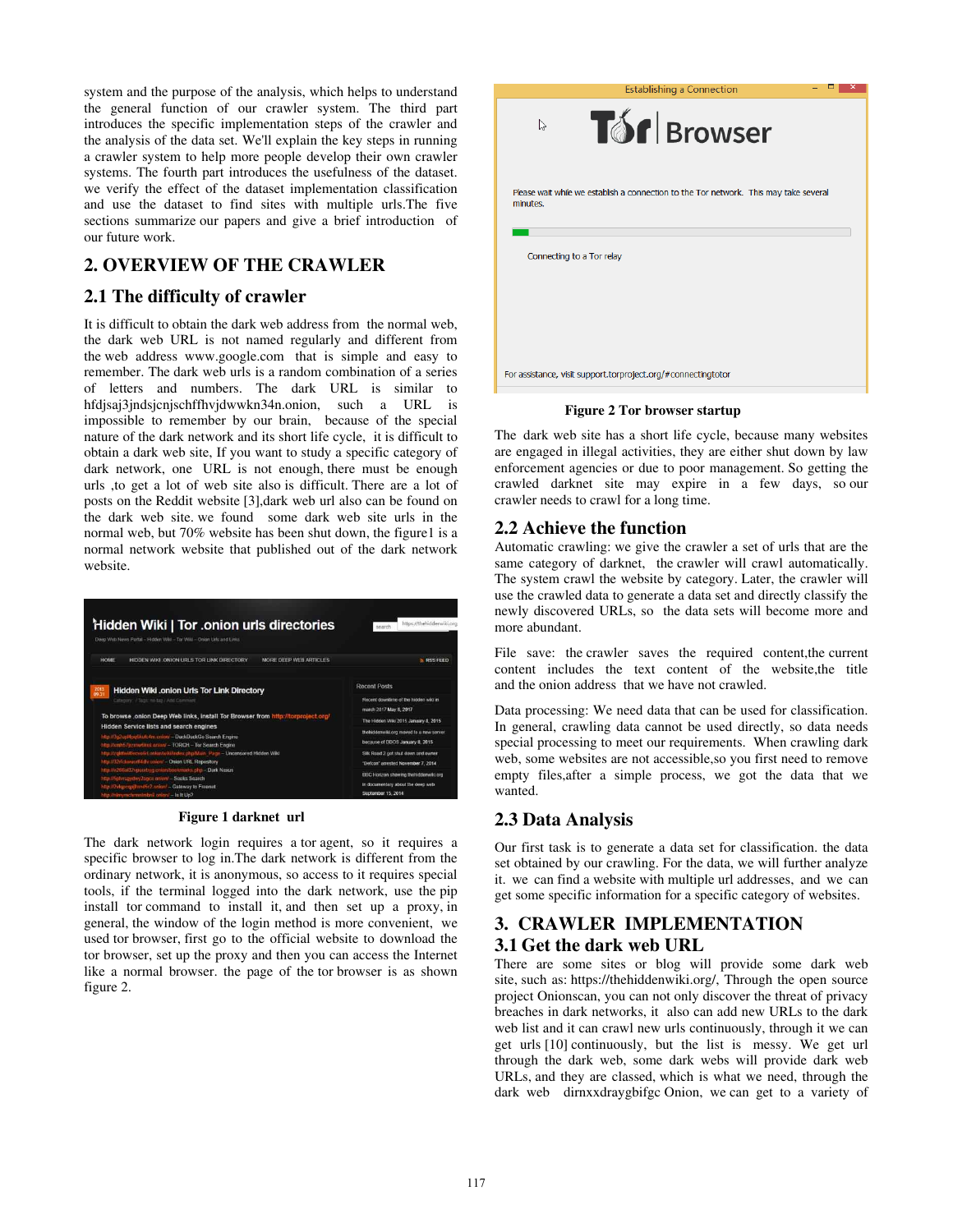specific categories [8] of urls, which greatly facilitated our work , Figure 3 illustrates the URL we obtained.

| <b>Email and Messaging</b>                              |                                                                                                                                                                                                                                                                                          |
|---------------------------------------------------------|------------------------------------------------------------------------------------------------------------------------------------------------------------------------------------------------------------------------------------------------------------------------------------------|
| http://bi <sup>bm</sup> asendayaber_onion - swiss email |                                                                                                                                                                                                                                                                                          |
| thends about it!                                        | http://365g4bs/gfy?2nut.onion/ - Anonymous E-mail sevice. You can only communicate with other users currently using this service. So tell all your                                                                                                                                       |
|                                                         | http://sms4tor3vcr2gelp.cnipn/ - SMS4TOR - Self destructing messages                                                                                                                                                                                                                     |
|                                                         | http://notestoctkwbk6z.onigy/ - NoteBin - Create encrypted self-destructing notes                                                                                                                                                                                                        |
|                                                         | http://forbox3uiof6actiz.onion/ - (TorBox) The Tor Mail Box                                                                                                                                                                                                                              |
|                                                         | http://u6lyst27Imelm6oy.cn/on/index.php - Blue matrix chat NOT UP ALL THE TIME so chek often to see when it is                                                                                                                                                                           |
|                                                         | http://wi7gkxyrdpu5cmvr.gnion/ - Autistici/inventati                                                                                                                                                                                                                                     |
| http://g4uoz3aphgbdc754.phion/ - Hell Online            |                                                                                                                                                                                                                                                                                          |
| Political                                               |                                                                                                                                                                                                                                                                                          |
|                                                         | http://6sg/mi53/gmg7fm7.on/on/index.php?ttte=Main_Page - Bugged Planet                                                                                                                                                                                                                   |
|                                                         | http://faerieusahgyzgby.onion/ - Fakle Underground                                                                                                                                                                                                                                       |
| http://2r2tr5wzgh7gai7.onion/ - Kavkaz Center           |                                                                                                                                                                                                                                                                                          |
|                                                         | http://tnysblbxst356hry.onigo/ - The New Yorker Strongbox                                                                                                                                                                                                                                |
|                                                         | http://duskgytidio.jugo6.onion/ - Example.rendezvous.points.page                                                                                                                                                                                                                         |
|                                                         | fittp://rrcc5ussidh/h4o23c.omion/ - The Inter Exchange Forum : Information and discussion on various topics, ranging from lilegal Activities and<br>Alternative Energy, to Conspiracy Theories and Hacking. Same people from SnapBBS on a fully secure, moderated and categorized forum. |
|                                                         | http://opnjuktryz//intigone.org/neblog/index.html - A7B blog - a blog dedicated to the restoration of a limited constitutional republic in the USA                                                                                                                                       |
|                                                         | http://assinkedzgorodn7o.on/on/ - Anonymous, safe, secure, crowdfunded assassinations.                                                                                                                                                                                                   |
|                                                         | http://duskgytidki/jugo6.enjon/comsense.html - Commo Sense by Thomas Paine                                                                                                                                                                                                               |
|                                                         | http://mwycyryrozlib42g.onion/ - Destination.UnXnown                                                                                                                                                                                                                                     |
| http://zbnnr7gzarik5tms.onion/ - Wiki Leaks             |                                                                                                                                                                                                                                                                                          |

**Figure 3 website list** 

### **3.2 Running dark web crawlers**

Our crawler system use python 's selenium module to simulate login, using beautifulsoup module to get data, crawler can run in any python environment, if we want to run it, we mainly need to install selenium,re and beautiful soup module, after the installation is complete, system call selenium module to crawl the dark web site. The specific steps are as follows:

 Tor is essential for logging in to the dark network[7]. We use the tor browser. The browser downloads from the official website. After the installation is completed, if the network cannot directly connect to the tor, it will need the local proxy settings. The proxy type has socks4, socks5 and http//https. If you use the gaogent proxy, just set the proxy type to " http/https ", set the address to " 127.0.0.1 ", and set the port to " 8087 ". Similarly, we can set other SCOKS class agents and so on.

The main modules used are the selenium module and the beautifulsoup module. The selenium module is used to simulate and control the browser. To use this module, you also need to download the kernel driver of the browser[5]. The tor browser is based on firefox, so we can download the firefox driver, after the download is complete, this module will be available. The beautifulsoup module is a module that is used to match specific content. Then system crawl the dark web by category, we crawl the URL of each website and extract the title, new onion url and text content in the web page. For text extraction we use the beautifulsoup.text method. For url extraction we use the re module, if there is a new dark web addresses,we will saved it, eventually we will get a list of darknet urls. Later, for new urls, we can use the constructed categorical dataset to categorize it.

When you start running the crawler, the page will display the number of darknet urls. When you crawl a website, the page displays the URL of the crawling website and the website title. If the title shows a messy character, it indicates that this url failed to crawl. In figure4, the first URL is successfully crawled, the second url crawl failed:

d Child Para Onions Lier / Tilegal Undersoe Par

**Figure 4. crawl page** 

We constructed two datasets, one containing only the website URL and the title, and the other containing all the text content of the site, as shown in the following image:

|                   | $\sim$ $\sim$<br>http://wallst6gyljfu4rk.onion/, title:BKA - Seizure Banner                                                                        |  |  |  |  |  |
|-------------------|----------------------------------------------------------------------------------------------------------------------------------------------------|--|--|--|--|--|
|                   | http://wallst7xs4tepmvb.onion/, title:BKA - Seizure Banner                                                                                         |  |  |  |  |  |
|                   |                                                                                                                                                    |  |  |  |  |  |
|                   | http://wallstz2m34ip523svfasst4iob3navmlmiblqjocizrui2gcoe2m7ad.onion/,<br>http://waltcard74qwxkwj.onion/, title:Walt Cards - Gift Card seller sin |  |  |  |  |  |
|                   |                                                                                                                                                    |  |  |  |  |  |
|                   | http://wbhkfwps2n33wde61w3ki4njikfie5ricqqfcjshi6rdmlxcrnsxtkid.onion/,                                                                            |  |  |  |  |  |
|                   | http://weedweb3xpczzues.onion/, title:BUY WEED ONLINE                                                                                              |  |  |  |  |  |
|                   | Figure 5. data set one                                                                                                                             |  |  |  |  |  |
| Register<br>Login | DeepWeb for Anonymous Sellers. Telegram App for Customers.<br>OrderBot -<br>OrderRot                                                               |  |  |  |  |  |
|                   | The sellers must keep selling throught DeepWeb. But the customers? No.                                                                             |  |  |  |  |  |
|                   | Many vendors have chosen to use DeepWeb to ensure their anonymity but invite buyers to<br>$w=11$ .                                                 |  |  |  |  |  |
|                   | The big difference from OrderBot is that sellers continue to use DeepWeb, but the same                                                             |  |  |  |  |  |

**Figure6 data set two** 

### **3.3 data processing**

We use the crawled text content to construct our dataset, we need to remove the url address for the first data set, if we fail to access the site, we will generate an empty file.It belong to the abnormal data ,we need to remove the abnormal data. Using the data set, we can classify the new URLs during our crawling process, so our data sets will become more and more abundant.

### **3.4 Data Analysis**

For the title, if two sites have the same site title, the two websites are likely to be the same website. Therefore, the keywords of the two websites are extracted,if the keywords are the same, then the two sites can be considered a website.The method can reduce the repetition rate of the website, which is very helpful for evaluating the size of the dark network [11]. For one class site we have a comprehensive analysis, the analysis results will generate a word cloud,by figure7 and figure8, we can have a general understanding of the characteristics of such websites, for the two categories of websites, we can see that there are significant differences



**Figure 7 . all darknet word cloud**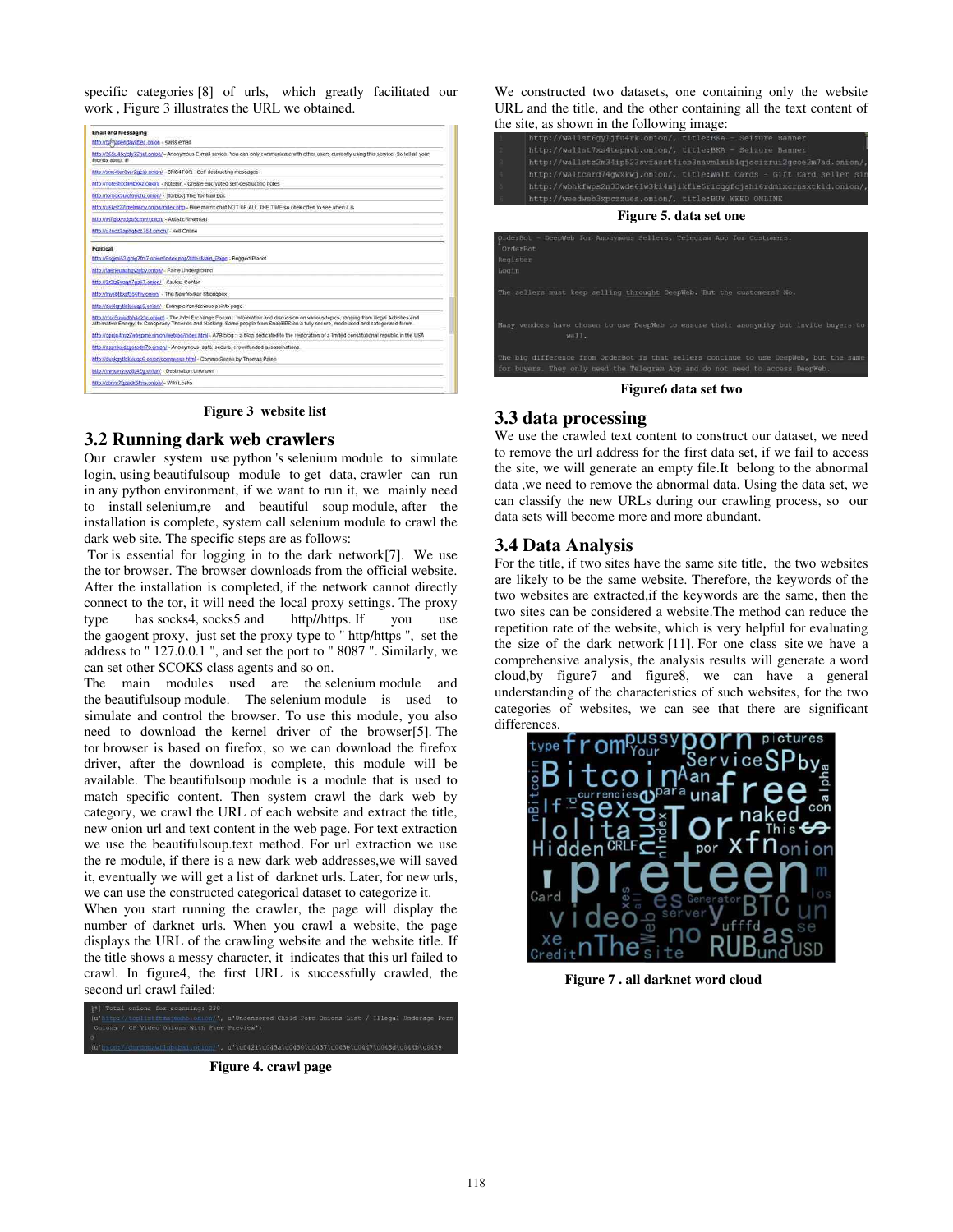

**Figure 8. Encrypted market word cloud image**

By analyzing the crawling results, we briefly summarize some of the most frequently occurring words on various websites. The frequency of occurrence of the words is shown in the table1:

| Word rank                | All website | Market<br>website | Financial<br>website |
|--------------------------|-------------|-------------------|----------------------|
|                          | Preteen     | \$                | <b>BTC</b>           |
| $\mathcal{D}_{\alpha}$   | Tor         | Change            | Number               |
| $\mathcal{E}$            | Free        | Percent           | Card                 |
| 4                        | Bitcoin     | Supply            | Credit               |
| $\overline{\phantom{0}}$ | Free        | Price             | Information          |
| 6                        | <b>Sex</b>  | <b>BTC</b>        | Account              |

**Table 1 dark net high frequency word list** 

### **4. DATA SET VERIFICATION**

We use the support vector machine to run in the generated data set, and the running classification result reaches 90% correct rate, which is enough for our research needs. In actual research work, we do not need a particularly high accuracy rate, as long as we can get enough websites of the same category.We use our crawled data to generate two data sets, a data set that contains the site title, the data named data\_set1,another data set that contains the title and text of the site, the data named data\_set2, the results show they all can achieve a good classification effection, the running results are as follows :





**Figure 10 data\_set2 running result** 

Through data analysis, we found that many websites have different urls. Previous studies have estimated the size of dark nets by the number of dark web sites, this is inaccurate. We need

to further explore whether different urls are the same site. As figure11 shown, although the URLs are different, they are the same website.



**Figure11 same site with different urls** 

### **5. CONCLUSION**

We developed the dark web crawler and generated a data set. when we get a new URL by our crawlers, we will further crawl and add it to our dataset, through this method, we can get enough data. As the data set continues to increase, it will satisfy our understanding of the dark world. In the future work, we will continue to enrich the data set and develop a more convenient dark network analysis platform.

### **6.REFERENCES**

- [1] Jardine, E. (2018). Privacy, censorship, data breaches and Internet freedom: The drivers of support and opposition to Dark Web technologies. *new media & society*, *20*(8), 2824- 2843.
- [2] He Gaofeng, Yang Ming, Luo Junzhou, & Zhang Wei. (2013). Tor Anonymous Communication Traffic Online Identification Method. Journal of Software, 24(3), 540-556.
- [3] Reddit. Available online: https://www.reddit.com/r/darknetmarkets (accessed on 6 August 2019)
- [4] Ghosh, S., Das, A., Porras, P., Yegneswaran, V., & Gehani, A. (2017, August). Automated categorization of onion sites for analyzing the darkweb ecosystem. In *Proceedings of the 23rd ACM SIGKDD International Conference on Knowledge Discovery and Data Mining* (pp. 1793-1802). ACM.
- [5] Wu, Y., Zhao, F., Chen, X., Skums, P., Sevigny, E. L., Maimon, D., ... & Zhang, Y. (2019, July). Python Scrapers for Scraping Cryptomarkets on Tor. In *International Conference on Security, Privacy and Anonymity in Computation, Communication and Storage* (pp. 244-260). Springer, Cham.
- [6] Alex Biryukov , Ivan Pustogarov , Fabrice Thill , Ralf-Philipp Weinmann, Content and Popularity Analysis of Tor Hidden Services, Proceedings of the 2014 IEEE 34th International Conference on Distributed Computing Systems Workshops, p.188-193, June 30-July 03, 2014 [doi>10.1109/ICDCSW.2014.20]